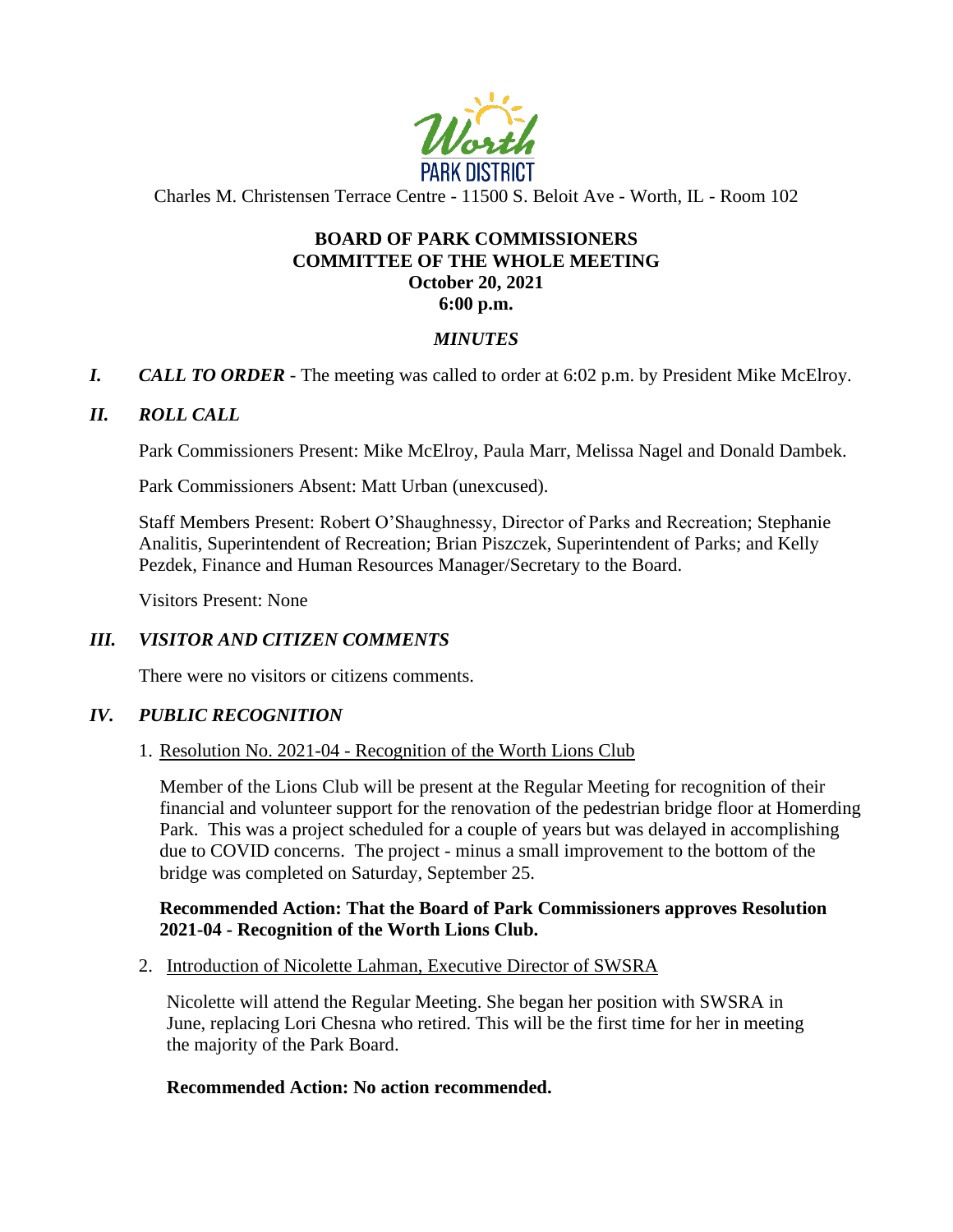## *V. ADMINISTRATION, FINANCE & LIABILITY*

### A. Review of Minutes and Financial Reports

The following minutes were reviewed:

Committee of the Whole Meeting - September 15, 2021 Regular Meeting - September 15, 2021

The September disbursements totaling \$39,439.91 and payroll from September 23, 2021, and October 7, 2021, were reviewed by the Park Commissioners.

### **Recommended Action: That the Board of Park Commissioners approves the Minutes, Financial Reports and Payroll as presented as part of the Administrative Matters/Consent Agenda during the Regular Board Meeting.**

### B. Annual Treasurer's Report/Statement of Receipts and Disbursements FY 2020-21

The Annual Treasurer's Report and Annual Statement of Receipts and Disbursements was presented. This document reflects the audited amounts of the fund balances as of April 30, 2021, and the revenues and expenses during the FY 2020-21. It is required of the Park District to file this report 6 months following the end of the fiscal year.

**Recommended Action: That the Board of Park Commissioners approves the Annual Treasurer's Report/Annual Statement of Receipts and Disbursements - FY 2020-21 and directs the report to be filed accordingly with the Clerk of Cook County.**

C. Timeline for Operations Budget - FY 2022-23

The timeline for the budget process and development for FY 2022-23 was reviewed.

**Recommended Action: That the Board of Park Commissioners approves the Timeline for Operations Budget - FY 2022-23.**

D. General Obligation Bonds - Future Issuance

The current debt restrictions and schedule for future bonds was discussed. It was the consensus of the Board due to the limitations on the bonding authority to not issue bonds on an annual basis.

### **Recommended Action: No action recommended.**

E. Agency/Department Goals Review - FY 2020-21

A review/status of the goals for the FY 2020-21were presented to the Board. This is an annual part of the Board Meeting each year for the purpose of update and discussion.

### **Recommended Action: No action recommended**

## *VI. FACILITY, PARKS & PLANNING*

### A. Master Plan Update Discussion

Following discussion, it was the consensus of the Board to have the Master Plan document